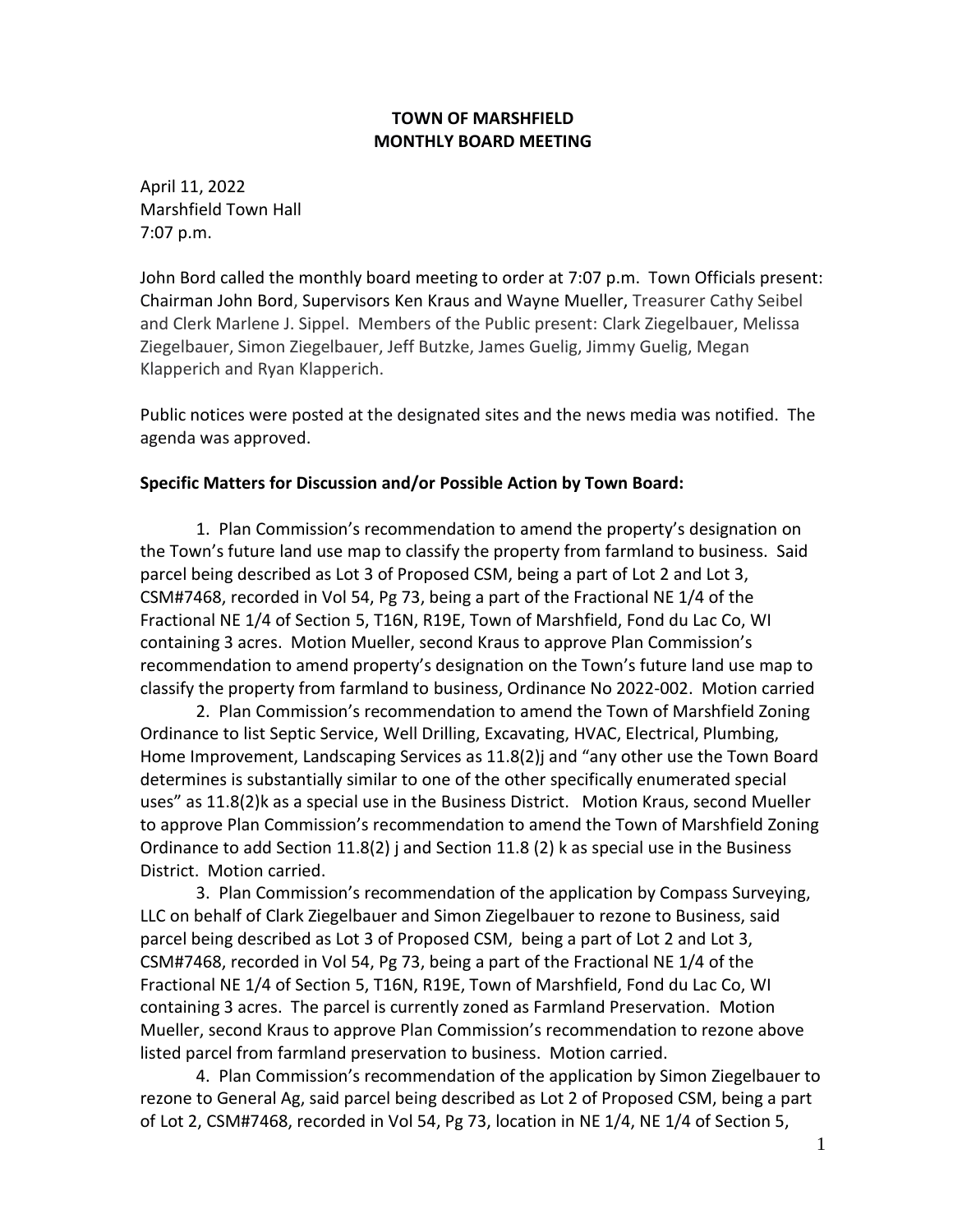T16N, R19E, Town of Marshfield, Fond du Lac Co, WI containing 11.429 acres. The parcel is currently zoned as Farmland Preservation. Motion Kraus, second Mueller to approve Plan Commission's recommendation to rezone above listed parcel from farmland preservation to general ag. Motion carried.

5. Plan Commission's recommendation of the application by Clark Ziegelbauer to rezone to General Ag, said parcel being described as Lot 1 of Proposed CSM, being a part of Lot 3, CSM#7468, recorded in Vol 54, Pg 73, being a part of the Fractional NE 1/4 of the Fractional NE 1/4 of Section 5, T16N, R19E, Town of Marshfield, Fond du Lac Co, WI containing 11.649 acres. The parcel is currently zoned as Farmland Preservation. Motion Mueller, second Kraus to approve Plan Commission's recommendation to rezone above listed parcel from farmland preservation to general ag. Motion carried.

6. CSM for Clark Simon Ziegelbauer & Simon P. Ziegelbauer – A re-division of Lot 2 and Lot 3, CSM 7468, Vol 54, Pg 73, being a part of the fractional NE ¼ of the Fractional NE1/4, Sec 5, T16N, R19, E, Town of Marshfield , Fond du Lac County, WI. Motion Kraus, second Mueller to approve the above listed CSM for Clark Simon Ziegelbauer and Simon P. Ziegelbauer. Motion carried.

7. Amendment to the Zoning Ordinance – (11.649 acres to General Ag, 11.429 acres to General Ag, 3 acres to Business). Motion Mueller, second Kraus to approve the amendments to the Zoning Ordinance:

A. The described lands are rezoned to General Ag, said parcel being described as Lot 1 of Proposed CSM, being a part of Lot 3, CSM#7468, recorded in Vol 54, Pg 73, being a part of the Fractional NE 1/4 of the Fractional NE 1/4 of Section 5, T16N, R19E, Town of Marshfield, Fond du Lac Co, WI containing 11.649 acres, and

B. The described lands are rezoned to General Ag, said parcel being described as Lot 2 of Proposed CSM, being a part of Lot 2, CSM#7468, recorded in Vol 54, Pg 73, location in NE 1/4, NE 1/4 of Section 5, T16N, R19E, Town of Marshfield, Fond du Lac Co, WI containing 11.429 acres, and

C. The described lands are rezoned to Business, said parcel being described as Lot 3 of Proposed CSM, being a part of Lot 2 and Lot 3, CSM#7468, recorded in Vol 54, Pg 73, being a part of the Fractional NE 1/4 of the Fractional NE 1/4 of Section 5, T16N, R19E, Town of Marshfield, Fond du Lac Co, WI containing 3 acres. Motion carried.

**Consent Agenda** (Items on the Consent Agenda are routine in nature and require one motion to approve all items listed. Prior to voting on the Consent Agenda, items on the Consent Agenda may be removed at the request of any Supervisor and addressed immediately following the motion to approve the other items on the Consent Agenda)

1. Approve Minutes of the March 14, 2022 Town Board Meeting

 2. Approve Treasurer's Report – March 31, 2022—The Treasurer's report showed the following balances ending March 31, 2022:

| <b>Checking Account:</b>     | \$26,825.50  |
|------------------------------|--------------|
| <b>Money Market Account:</b> | \$189,503.92 |
| <b>Building Fund:</b>        | 5,596.55     |
| Equipment Fund:              | 196.73       |
| Road Fund:                   | \$123,630.89 |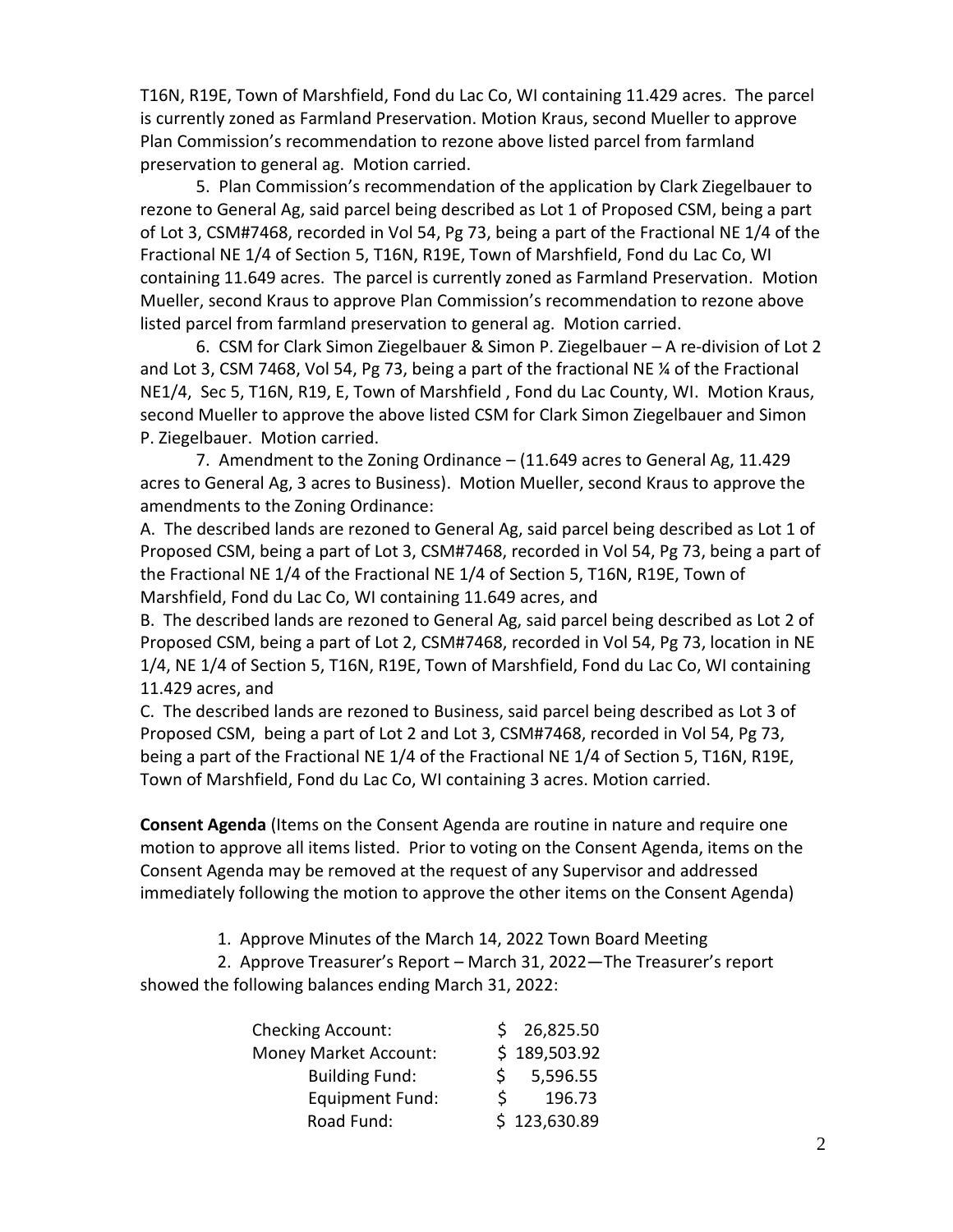# ARPA Fund: \$ 60,079.75 (American Rescue Plan Act)

Motion Kraus, second Mueller to approve Consent Agenda. Motion carried.

### **Approve Items Removed from Consent Agenda:** None

### **Specific Matters for Discussion and/or Possible Action by Town Board continued:**

8. CSM for James Guelig. Motion Mueller, second Kraus to approve CSM described as a part of the SW ¼ of the NE ¼, Section 9, T16N, R19E, Town of Marshfield, Fond du Lac Co, WI containing 3.633 acres of land more or less and being subject to all easements and restrictions of record. Motion carried.

 11. Road and Equipment Work: Reviewed proposed work to be completed on a. Road Fire #795 – Klapperich driveway, b. Basswood Road – Replace culvert, c. Calmar Road – Clean ditch and shoulder work, d. Willow Road – Replace culverts, e. Coconut Road – Wedge and Seal Coat, f. Rusmar Road –Crackfilling, Wedge and Seal Coat, g. Oak Road & Maple Road – Crackfilling

Western Star needs work on exhaust

9. South Shore Lane – Surveying for road is completed. Attorney Matt Parmentier is preparing quit claim deed for Steffes to sign. Proposal for turn around will be brought up at a later date.

 10. Internet Domain, Phone System and Interface upgrade Material to complete internet system is backordered. Clay is working on wi.gov domain. John will contact Clay to set up phone system for Town.

 12. Culvert crossing Fire #1031 (John Gierach, W1027 Cty CCC) – John talked to Joe Rieden what portion would be Rieden Dairy's. Nothing has been decided by Rieden.

13. Solar Ordinance. Tabled until May.

 14. Temporary Class B License – Marytown Veterans Club. Motion Mueller, second Kraus to approve Temporary Class "B" license to Marytown Veterans Club for May 21, 2022. Motion carried.

 15. Temporary Operator's License – Michael L Muldoon. Motion Mueller, second Kraus to approve Temporary Operator's license to Michael L Muldoon for May 21, 2022. Motion carried.

 16. Filing APRA Project and Expenditure Report, April 2022 – One time irrevocable decision: Select the \$10 million standard allowance for revenue loss or choose to run the revenue loss calculation formula. Motion Mueller, second Kraus to select the \$10 million standard allowance for revenue loss for the April 2022 Reporting on ARPA funds. Motion carried.

 17. Review for Annual Meeting – Additional items were added to the list prepared by John. Meeting is April 19, 2022 at 7 p.m.

### **Public Comments:** None.

**Pay Bills:** Motion Kraus, second Mueller to approve proposed expenditures as presented with the addition of check #9526 to Clayton Schultz. Motion carried.